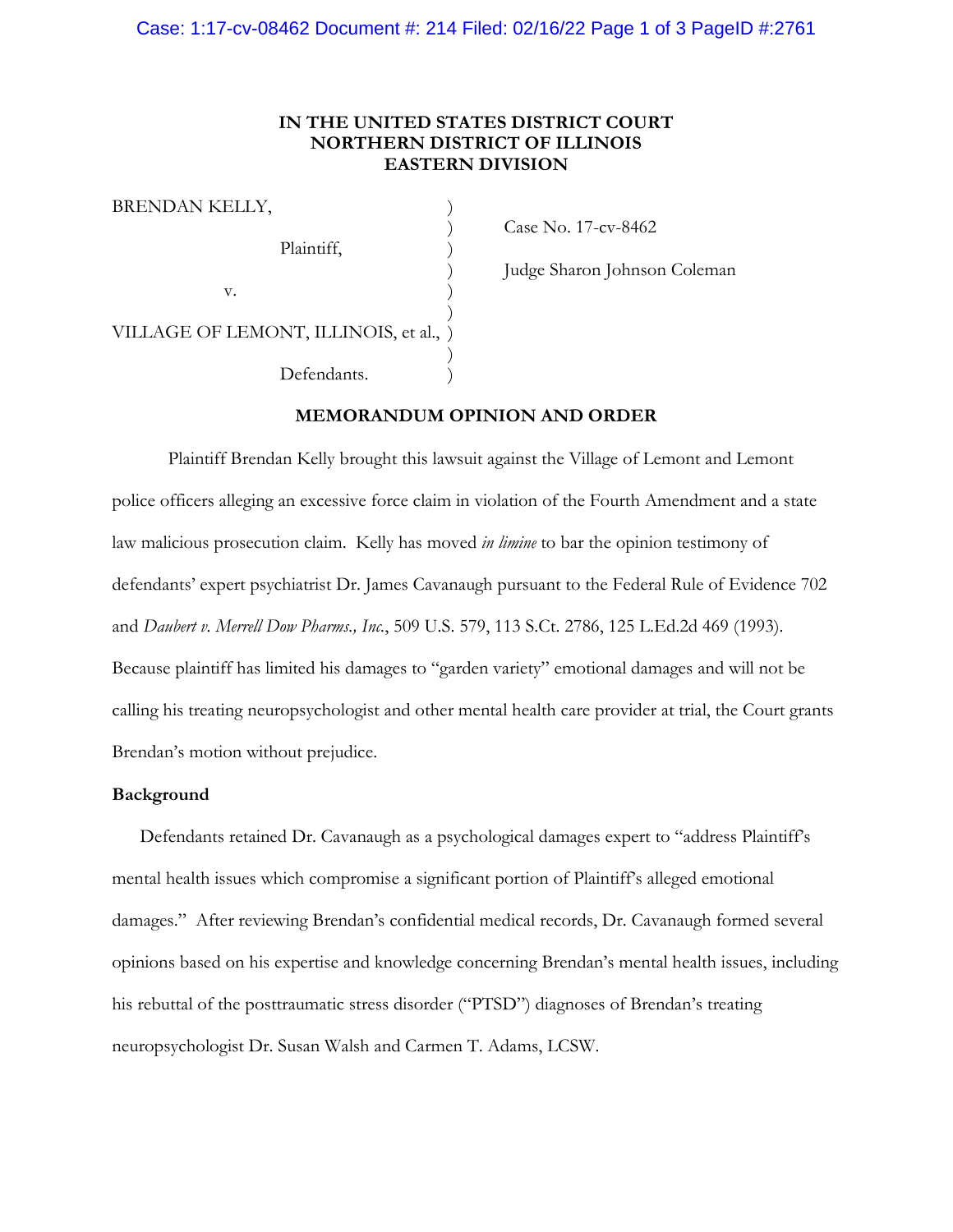#### Case: 1:17-cv-08462 Document #: 214 Filed: 02/16/22 Page 2 of 3 PageID #:2762

At the February 15, 2022, pretrial conference, plaintiff's counsel informed the Court that Brendan was no longer seeking damages based on his diagnosis of PTSD, but instead is only seeking garden variety emotional damages. In addition, Brendan will not be calling Dr. Walsh or Carmen Adams as witnesses at trial. Because Brendan is no longer seeking damages based on his PTSD diagnoses, Dr. Cavanaugh's opinions rebutting Dr. Walsh's and Ms. Adams' PTSD diagnoses, along with his other PTSD opinions are simply not relevant to these proceedings.

Nevertheless, defendants argue that Brendan's medical history is relevant to his damages because there were other stressors in Brendan's life prior to the November 2015 incident underlying this lawsuit. Defendants maintain that Brendan's medical history of these stressors, such as his history of alcohol abuse, is relevant to his emotional damages, even though Brendan now seeks only garden variety emotional damages.

#### **Analysis**

Courts in this district have explained that a plaintiff's choice of garden variety emotional damages is "a self-imposed limitation" that permits a plaintiff "to testify only that []he felt humiliated, embarrassed, angry or upset because of the alleged" misconduct. *Santelli v. Electro-Motive*, 188 F.R.D. 306, 309 (N.D. Ill. 1999) (Kennelly, J.). By making this choice, a plaintiff "cannot inject his or her psychological treatment, conditions, or symptoms into a case," and thus he limits his ability to recover "a broader damage claim." *Id*.; *see also Ikumen v. Bayview Loan Servicing, LLC*, 2018 WL 7891978, at  $*1$  (N.D. Ill. July 27, 2018) (Dow, J.) ("This is a permissible tactic that operates as a waiver of a broader claim.") (Dow, J.). In short, garden variety emotional damages flow from defendant's alleged misconduct. *See Gonzalez v. Scaletta*, No. 17 C 7080, 2018 WL 6573227, at \*4 (N.D. Ill. Dec. 12, 2018) (Castillo, J.)

If Brendan confines his trial testimony and evidence to "garden variety" emotional damages, the probative value of Dr. Cavanaugh's opinions about Brendan's medical history are substantially